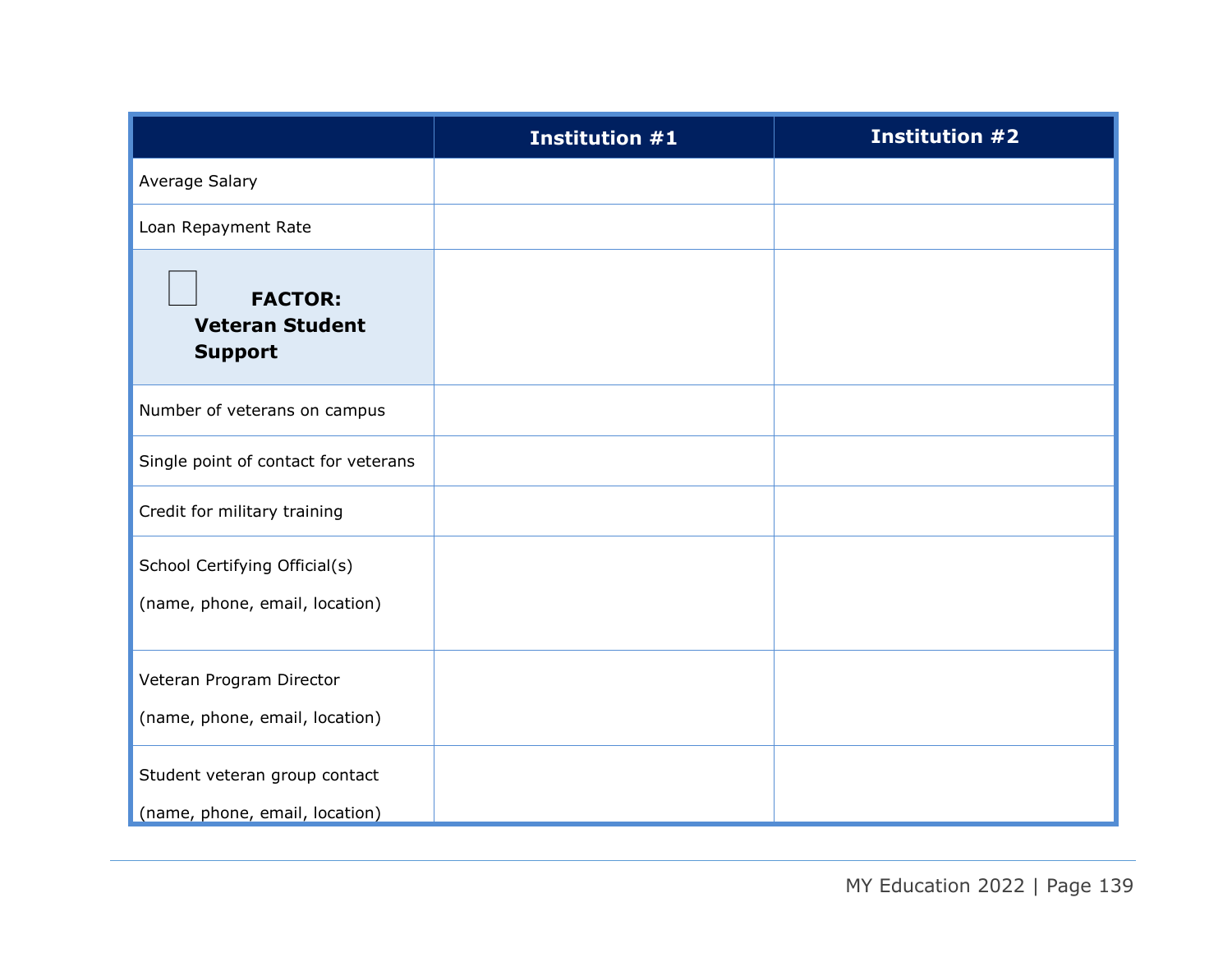|                                                      | Institution #1 | <b>Institution #2</b> |
|------------------------------------------------------|----------------|-----------------------|
| On-campus resources/services for<br>veterans         |                |                       |
| Cautionary information (GI Bill®<br>Comparison Tool) |                |                       |
| Complaints                                           |                |                       |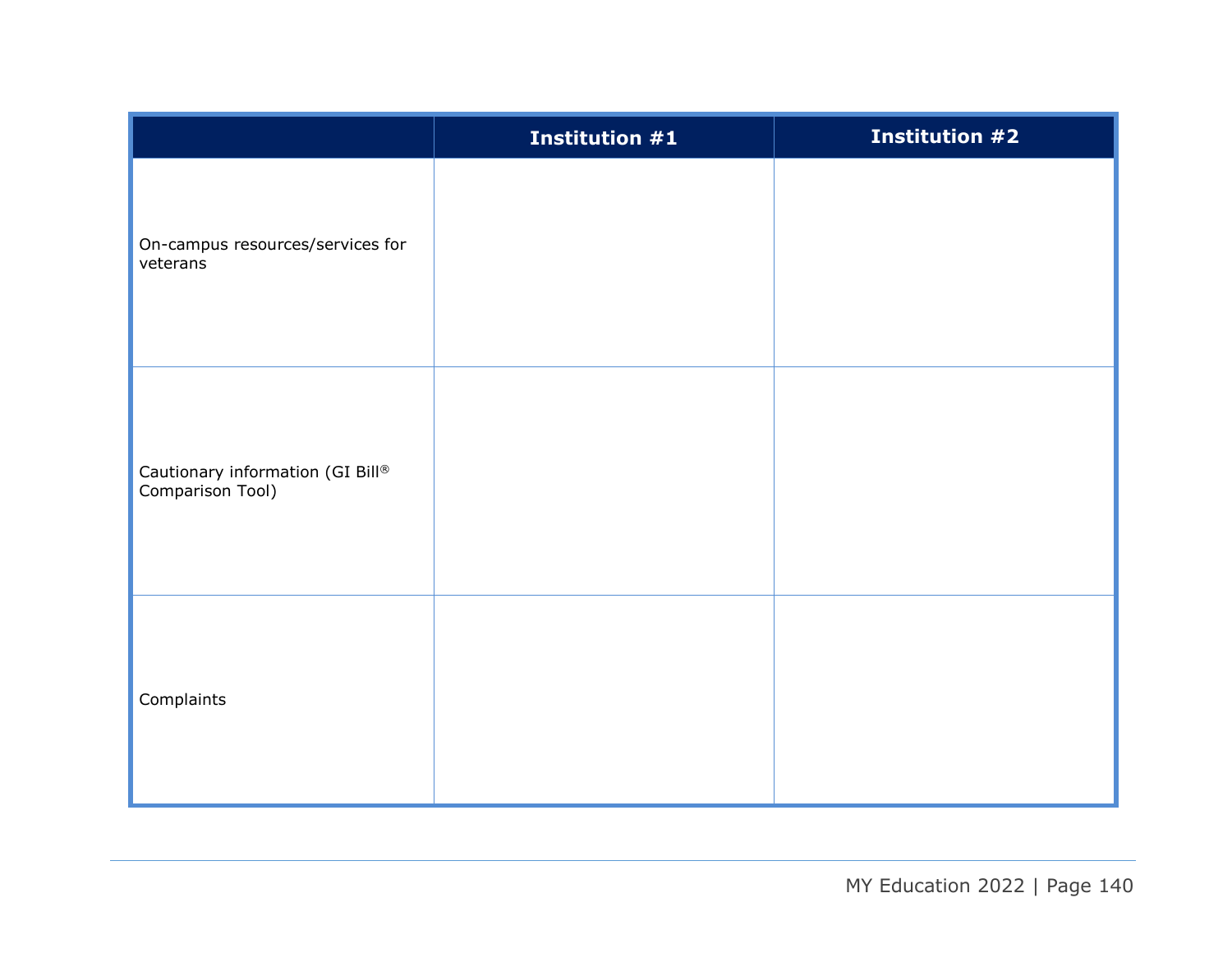|                                               | <b>Institution #1</b> | <b>Institution #2</b> |
|-----------------------------------------------|-----------------------|-----------------------|
| <b>Section 5: Gaining</b><br><b>Admission</b> |                       |                       |
| Admission contact person                      |                       |                       |
| (Name, phone, email, location)                |                       |                       |
| Admission application deadline for            |                       |                       |
| _semester/quarter                             |                       |                       |
| Application fee/waiver available              |                       |                       |
| First-time or transfer student                |                       |                       |
| Transfer student requirements                 |                       |                       |
| Transfer credit contact person                |                       |                       |
| (name, phone, email, location)                |                       |                       |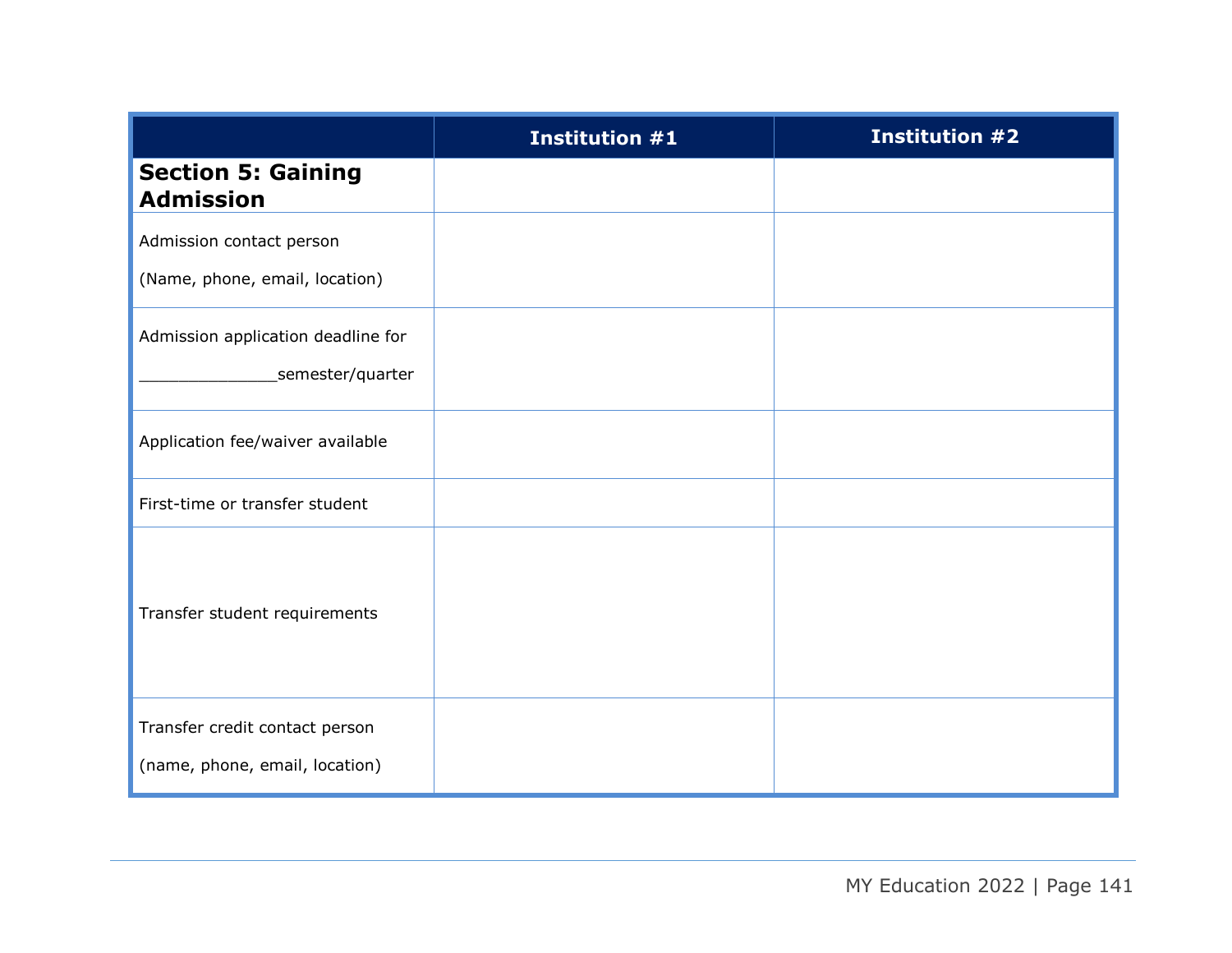|                                                                 | <b>Institution #1</b> | <b>Institution #2</b> |
|-----------------------------------------------------------------|-----------------------|-----------------------|
| Articulation agreement(s)                                       |                       |                       |
| Application package                                             |                       |                       |
| School application/Common<br>Application                        |                       |                       |
| Essay/Statement of purpose                                      |                       |                       |
| Entrance exam                                                   |                       |                       |
| Transcripts                                                     |                       |                       |
| Recommendations-list<br>recommenders and contact<br>information |                       |                       |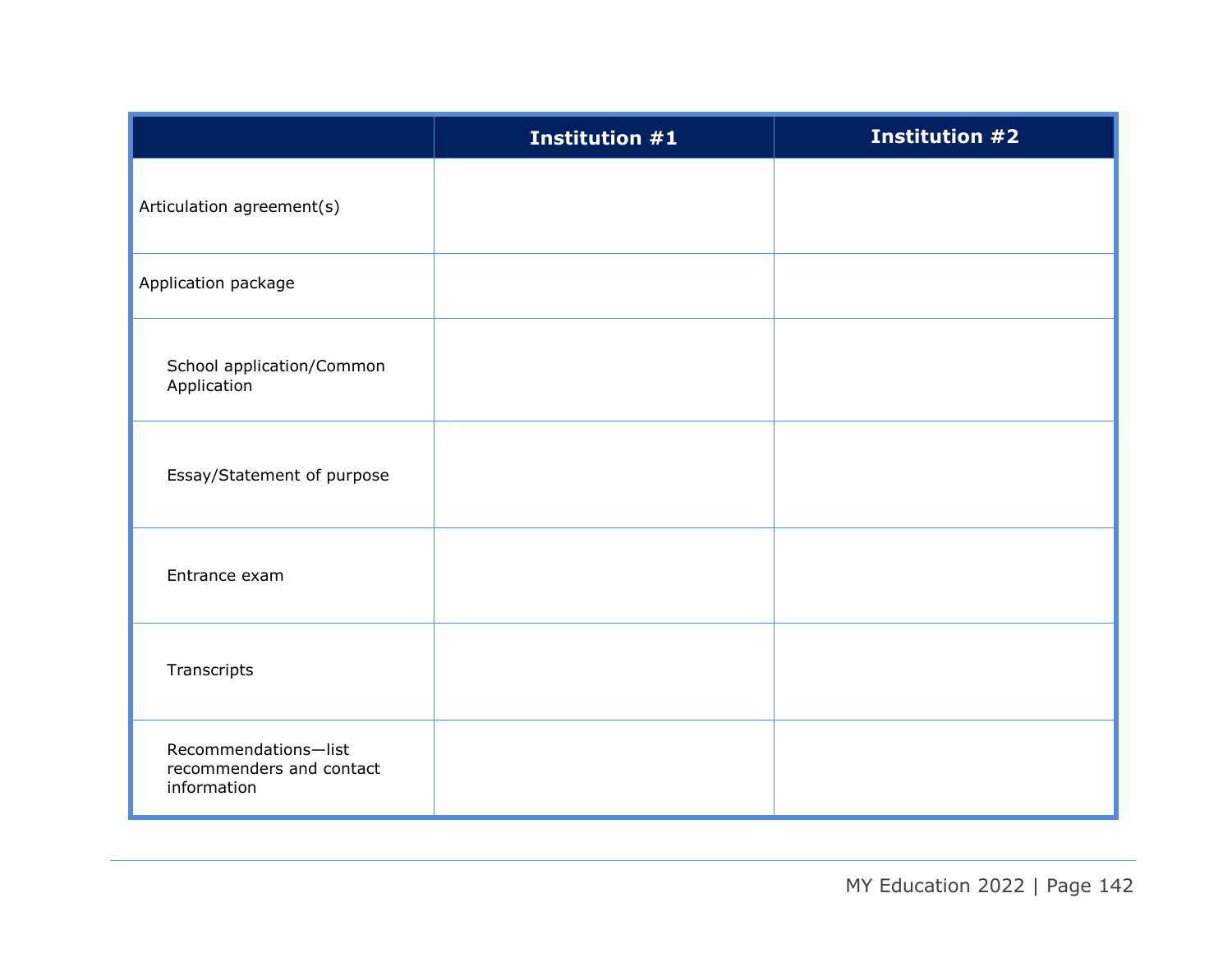|                                                    | <b>Institution #1</b> | <b>Institution #2</b> |
|----------------------------------------------------|-----------------------|-----------------------|
| Interview                                          |                       |                       |
| Resume                                             |                       |                       |
| Other (portfolio/audition)                         |                       |                       |
| Placement exam                                     |                       |                       |
| <b>Section 6: Funding</b><br><b>Your Education</b> |                       |                       |
| <b>FACTOR: Cost</b>                                |                       |                       |
| GI Bill® accepted                                  |                       |                       |
| Annual maximum tuition benefit                     |                       |                       |
| Annual in-state tuition & fees                     |                       |                       |
| Housing allowance                                  |                       |                       |
| Book stipend                                       |                       |                       |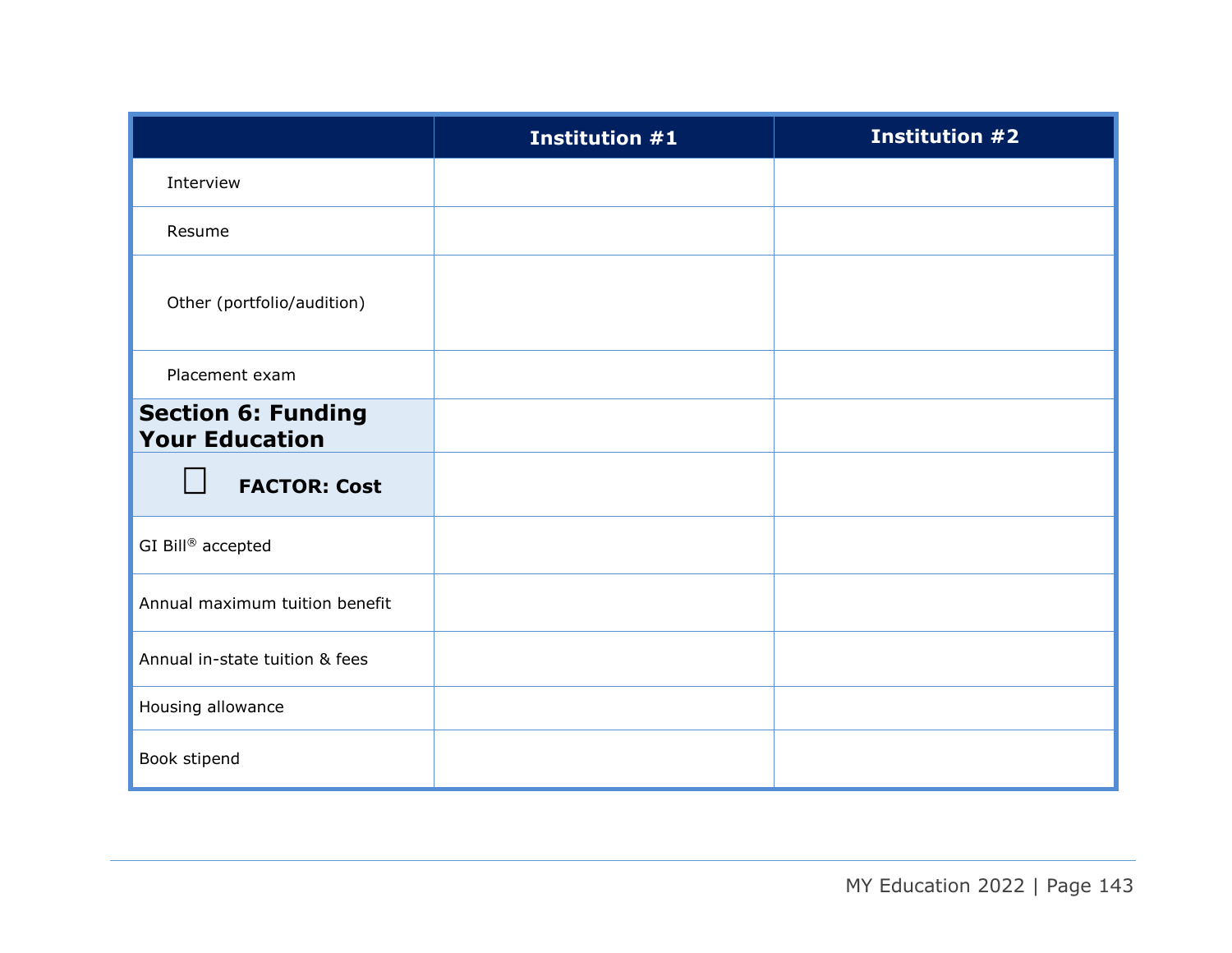|                                                            | <b>Institution #1</b> | <b>Institution #2</b> |
|------------------------------------------------------------|-----------------------|-----------------------|
| Yellow Ribbon Program (YR)                                 |                       |                       |
| # awards/year                                              |                       |                       |
| Restrictions on level of study<br>(undergraduate/graduate) |                       |                       |
| Restrictions on major                                      |                       |                       |
| Amount of funds available/year                             |                       |                       |
| # years available                                          |                       |                       |
| Requirements for renewal                                   |                       |                       |
| Veteran Readiness & Employment                             |                       |                       |
| Honorable or other than<br>dishonorable discharge?         |                       |                       |
| VA Service-connected disability<br>rating of at least 10%? |                       |                       |